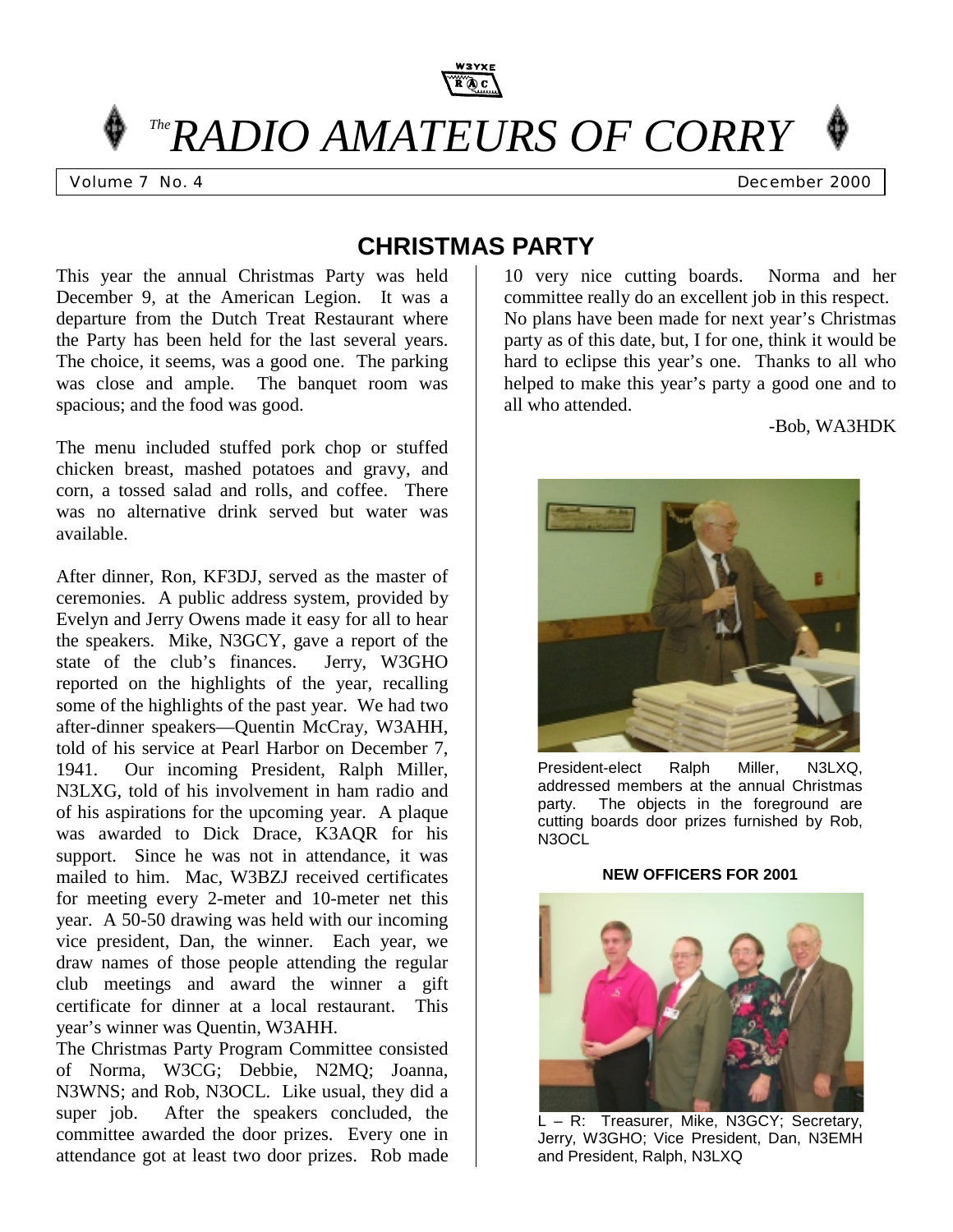### **President's Corner**

 As your new president, on behalf of the newly elected officers, I thank you for the vote of confidence.

The officers for year 2001 are:

| <b>President</b>      | Ralph | N3LXG  |
|-----------------------|-------|--------|
| <b>Vice President</b> | Dan   | KB3EMH |
| <b>Secretary</b>      | Jerry | W3GHO  |
| <b>Treasurer</b>      | Mike  | N3GCY  |

 We look forward to the opportunity to serve in the coming year. I'm new at this and have a lot to learn. I'll thank you in advance for your suggestions, participation and patience. I would like to share with you a portion of a QST editorial from the May 2000 by David Sumner K1ZZ entitled "Real Hams". "We all know how one becomes an amateur radio licensee. You study, you pass a test, and you get piece of paper from the FCC. Do that, and you are a ham. Being a real ham is different. It isn't about being licensed - it is more than that - it is how you feel about radio, and how you act on those feelings. Getting the license is not the end of the road. For a real ham it is just the beginning of the adventure. Being a real ham means having a love for radio and for what can be accomplished with radio to benefit others. It means being able to appreciate the magic of a crystal set and the wonder of cutting-edge technology, equally and at the same time. It means working with others to share your love of radio to perform a service or to achieve a goal. In short, it isn't the license that makes you a real ham. This is what you do with it. Heading a list of things we can - and should - do are emergency and public service communications. Regular participation may not be for everyone, but every ham should know the basics and should be able to get on the air when normal communications are disrupted. Isn't this the least we can offer in exchange for the array of privileges we enjoy? If you are a real ham, what are you waiting for?"

 I have a love of radio and look forward to growing to become a "real ham". I'm excited about the possibilities.

 We wish you and your family the best this holiday season.

> 73s Ralph Miller, N3LXG

Have you moved or changed your E-mail provider? If you have, we have probably lost touch with you. We periodically E-mail announcements to those club members and a few other interested parties who have E-mail addresses. Some of those mailings have been returned as "undeliverable." Off the top of my head, two addresses have been refused lately. They are: Ron Ploss and Guy Williams. If you have not been receiving these announcements, please E-mail me at WA3HDK@arrl.net. If you do not want to receive the announcements, also E-mail me and tell me that. A simple "unsubscribe" in the subject line will do it.

While I have your attention, let me ask you to also check your mailing label. If there is an error on the label, please call it to my attention. In the next addition there will be a roster of members. We want to have it as correct as possible.

-Bob, WA3HDK

**Spring Computer Auction Fundraiser benefiting Radio Amateurs of Corry and Union City Wireless Association**

### **February 10th –**

**Wattsburg Hose Company Social Hall 8 a.m. to 1 p.m.**

## **Web Sites to Check Out!**

#### **http://sort.tripod.com**

The Southern Ontario Repeater Team is working with I-Phone and linking up repeater all across the world. Depending on conditions, they can be heard locally on  $147.180+$  in London.

#### **http://www.javaradio.com**

A real time Icom receiver that you can program and listen to over the web.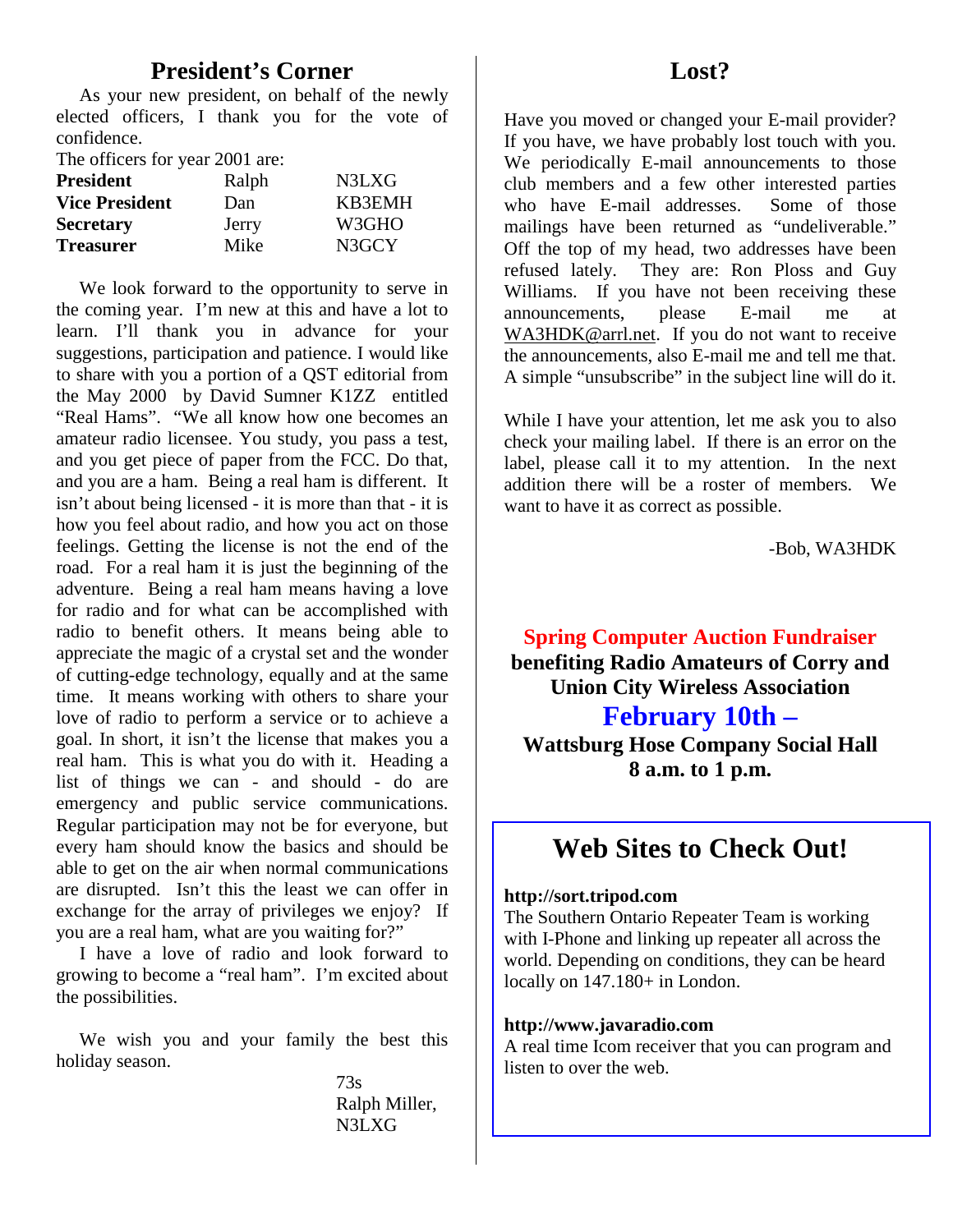## **RADIO AMATEURS OF CORRY SEPTEMBER 3, 2000 MINUTES**

The Meeting was called to order by President WB3AYW with the following officers present, Secretary W3GHO and Treasurer N3GCY, there were 12 members also in attendance. The minutes of the August meeting were read and approved by regular motion. The Treasurer's report was read and accepted.

### **Old Business:**

Norma W3CG initiated a discussion concerning the resignation of the Kitchen Manager at the Corry American Legion Post and expressed concern that our reservation would not be honored

for the December 9<sup>th</sup> Radio Amateurs of Corry Annual Christmas Party. A confirmation of the above date was to be made and reported back at the October meeting.

### **New Business:**

Ron KF3DJ introduced Scott AK3R to the members and he was welcomed and reminded to come back often. Scott has recently moved back in the NW PA Area and is looking forward to renewing old acquaintances.

Frank KE3PD reported that the repeater tower needs painting real bad because it has lots of rust, he also reported that Will KD3II had been doing a fine job keeping the grass mowed and the repeater site well maintained by also cutting some of the brush that had grown too close. Frank also reported that the repeater to transmit on 224.060 Mhz was almost ready to go on the air.

Bob WA3HDK stated he was looking for more help for the Boy Scout Jamboree on the Air to be held on October 21,2000 he also is attempting to recruit a Chairperson for the event.

Mike N3GCY gave a report on the Communications support that the Radio Amateurs to the Titusville Parade held on August 19th .

A motion was made by Bob WA3HDK to donate \$25.00 to Mead Park for the use of the Red Top Pavilion for both the Club Summer Picnic and Field Day. Moved and Seconded.

The 50-50 was won by Dave WX3E.

Motion to adjourn was made by Mac W3BZJ and Seconded by WA3HDK.

> Submitted by, Jerry W3GHO Secretary

## **RADIO AMATEURS OF CORRY OCTOBER 10, 2000 MINUTES**

Due to the absence of the President and Vice President the Meeting was called to order by Secretary W3GHO and in accordance with Robert's Rules of Order Ralph, N3LXG was elected Temporary chairman to conduct the meeting. Officers Present were Jerry W3GHO and Mike N3GCY also there were 9 members in attendance.

The minutes of the September meeting were read and accepted. The treasurer's report was read and approved by regular motion.

### **Committee reports:**

Bob WA3HDK reported that the 4th quarter newsletter would be edited by John N3NKV who requests that the writers of the regular columns email their work to him for publication. He stated his e-mail address is johnn3nkv@hotmail.com and he will accept any articles at that address.

 Norma W3CG reporting as Chairperson for the Christmas party said she is taking reservations for this years event to be held at 6:30 PM on December

9<sup>th</sup> at the American Legion Post on Sciota St. Corry, PA

#### **Old Business:**

A discussion was held concerning the painting of the Repeater Tower the consensus was to wait until spring of 2001. WA3HDK reported a chairman was still needed for the Boy Scout Jamboree on the Air to be held on October  $21<sup>st</sup>$  beginning at 9:00 AM, Bob reported that a large group of scouts was expected this year.

#### **New Business:**

Mike N3GCY reported that he had a request from the Corry High School Music Department for several operators to help with communications during the Winds of Autumn band competition from 3:30 PM until 10:30 PM on October 21st. Mike will attend an organizational meeting on October 16<sup>th</sup> and report back on the details before the 21st. Mike N3GCY also reported that the Titusville parade committee had made a nice donation to the Radio Amateurs of Corry for helping with Parade Communications.

After discussion a motion was made to give an award at this years Christmas party to Dick K3AQR for his long time support of the Club awards program. Motion Carried.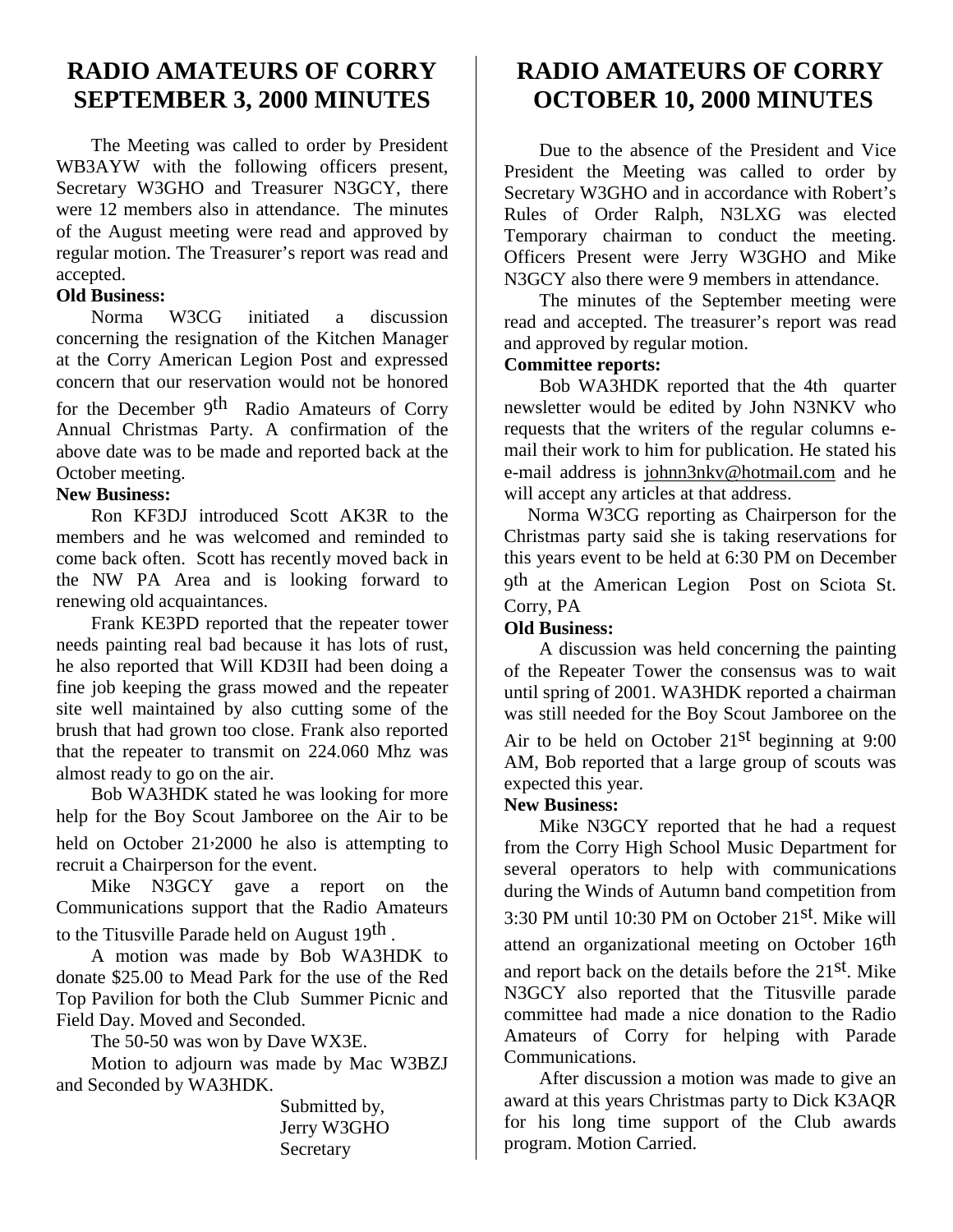WA3HDK submitted a bill for \$35.59 to cover newsletter costs. Regularly moved and seconded to pay the bill.

Ralph indicated that he was donating a set of Extra Class code tapes to the Club to be used for members to upgrade.

The floor was then opened for Nominations for Officers for 2001 Nominated were :

Ralph N3LXG for President, Dan Fargo KB3EMH for Vice President ,Jerry W3GHO for Secretary and Mike N3GCY for Treasurer. Chairman Ralph N3LXG appointed a committee of W3CG,WA3HDK and W3GHO to suggest additional persons to run for office.

A thank you card was read from Bob and Marlene Bair for the flowers sent in memory of Marlene's Mom Mrs. Maxine Althof.

The 50-50 was won by N3LXG who donated it back to the Club...Thanks Ralph followed by a motion to adjourn….Carried.

The Program for the evening was presented by Craig K3PLV who used a computer/projector to describe his recent Dxpedition to Jersey Island in the English Channel off the coast of France. He also had a sample of the many thousands of QSL cards that were received from all over the world to pass around. I was a very interesting presentation and enjoying by all.. Thanks Craig.

Respectfully Submitted,

Jerry W3GHO **Secretary** 

## **RADIO AMATEURS OF CORRY NOVEMBER 14, 2000 MINUTES**

Due to the absence of the President and Vice President and in accordance with Robert's rules of Order the meeting was called to order by W3GHO Secretary when N3LXG Ralph was elected temporary Chair for the November, 2000 meeting. Ralph N3LXG then welcomed the Members and visitor to the meeting and thanked all for the good attendance. The roll call of officers revealed that W3GHO Secretary was present along with 13 members and one visitor.

The Minutes of the October meeting were read and after corrections approved. There were no correspondence or bills to submit for payment.

#### **Committee Reports:**

WA3HDK reminded all members that the 2001 dues are now payable and must be paid to remain on the mailing list for the newsletter.

WA3HDK also reported on the Boy Scout Jamboree on the Air (JOTA) held on October 21st indicating there were 35 to 40 scouts that operated the Amateur radio equipment talking to other scouts under the supervision of a control operator. He reported that operation started around 9:30 AM and ran until the campfire session started when things were packed up. The amateur radio station was one of several displays that were at the Elgin Park with the scouts moving from one to the other at specified intervals. The Scouts had plenty of food and drink for WA3HDK, W3BZJ and W3GHO who were on hand to oversee the radio operation.

Ralph N3LXG passed out copies of the club membership list that he had assembled by call and by name. W3CG Norma reported that she needs reservations for the Christmas Party because the legion needs to know how much food to prepare, she requested a post card reminder be sent to the club members to remind them of the event. Bill KL7KI volunteered to call the members instead of mailing a card, the offer was accepted.

#### **New Business:**

After discussion a motion was passed to cancel the December meeting and have a short business session at the Christmas Party if needed. Ralph N3LXG reported that Chautauqua & Erie Telephone Company that he works for, had donated some surplus computer equipment to the Corry and Union City Club which is stored in W7RVY's garage at this time. There was a discussion of an offer from the Union City Wireless Association to work together with the Radio Amateurs of Corry and hold an auction of the surplus computer equipment and invite the members to bring "stuff" to be sold with the clubs to get a fee for selling. WX3E is to contact the Wattsburg Fire Company Officers and set up a date to use the social hall possibly in February 2001….The event will called Radio/Computer Rendezvous.

N3GCY Mike, Club Treasurer arrived and read his report which was accepted.

Bill KL7KI initiated a discussion concerning a club project to build a crank-up tower and beam on a trailer to be used for field day, JOTA and emergencies etc. WA3HDK then made a motion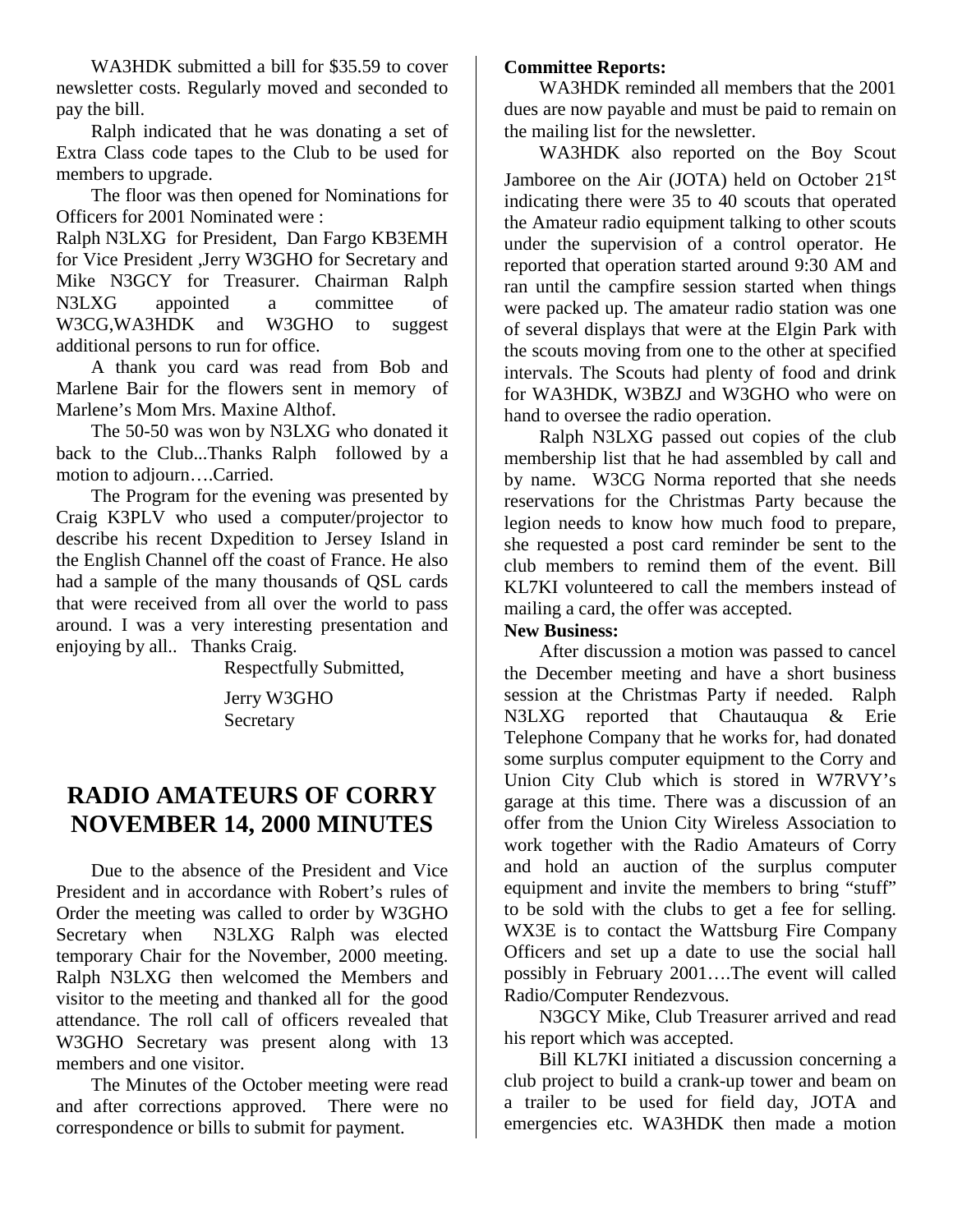seconded by Bill W7RVY to make this a club project for 2001.

 Election of Officers was then held for 2001 with the following results:

| President                 | Ralph N3LXG |
|---------------------------|-------------|
| Vice-President Dan KB3EMH |             |
| Secretary                 | Jerry W3GHO |
| Treasurer                 | Mike N3GCY. |

Norma W3CG asked the Treasurer and Secretary to prepare an annual report to be given at the Christmas Party.

Ralph N3LXG gave the members a short BIOS of his Family, work and amateur radio activities, he also said he was looking forward to working with the Club for 2001, he then read a QST Editorial from the May issue which he agreed with, about what makes a "real "ham operator.

The 50-50 was won by Norma W3CG, followed by a motion to adjourn.

> Submitted by, Jerry W3GHO Secretary.

### **HAMFESTS**

Jan 27, 2001 — Lockport ARA http://lara.hamgate.net

Feb 4, 2001 — Winterfest 2001 Northern Ohio ARS

Feb 18, 2001 — Greater Buffalo Winter Hamfest Lancaster ARC http://hamgate1.sunyerie.edu/~larc

Feb 25, 2001 — Wireless Association of South Hills http://www.washarc.org/washfesty2k.htm

Feb 25, 2001 — Cuyahoga Falls ARC

Mar 25, 2001 — Lake County ARA http://hamradio.org/lcara

Mar 25, 2001 — Two Rivers ARC http://www.qsl.net/w3oc/hamfest.htm

Apr 29, 2001 — Twenty Over Nine Radio Club (Youngstown)

### **SWAP AND SHOP**

**I have many Radio Related Parts & Books For Sale. Some of the books date back to the 20s and 30s. Some of them would be "collectibles" Contact w3bzj@juno.com**

**I have for sale a disassembled 40 foot aluminum tower for \$40.00 and a 19 element Cushcraft 2 meter boomer for SSB with the back reflector. Joe N3MLX – 814-825-5565 or via e-mail – n3mlx@adelphia.net**

## **SAN FRANCISCO HAM LOSES ALL BUT HF CW PRIVILEGES FOR TWO YEARS**

San Francisco amateur licensee Danny Kenwood, WA6CNQ, has again come in for FCC enforcement action. In an unusual enforcement twist, the FCC has modified Kenwood's General ticket to prohibit all amateur operation but HF Morse for a period of two years. Kenwood lost his VHF and UHF privileges for 90 days in October 1999 following allegations of profanity, obscenity, and deliberate interference directed at users of the K7IJ Grizzly Peak repeater and of failure to properly identify. Last spring, the FCC issued a Warning Notice to Kenwood on the basis of reports from the K7IJ repeater system control operator that the repeater had to be shut down due to Kenwood's alleged "interference and harassment to other operators on the repeater system." According to a December 5 letter to Kenwood from FCC Special Counsel for Amateur Radio Enforcement Riley Hollingsworth, Kenwood voluntarily agreed to the HF CW-only modification, which begins November 30 and continues through November 2002. The prohibition extends to Kenwood's operation of any other amateur station as well as to operation of his own station by himself or anyone else. Hollingsworth told Kenwood that if he violates FCC rules or the terms of the agreement, the FCC will initiate revocation and suspension proceedings against Kenwood and could also levy a fine.

-ARRL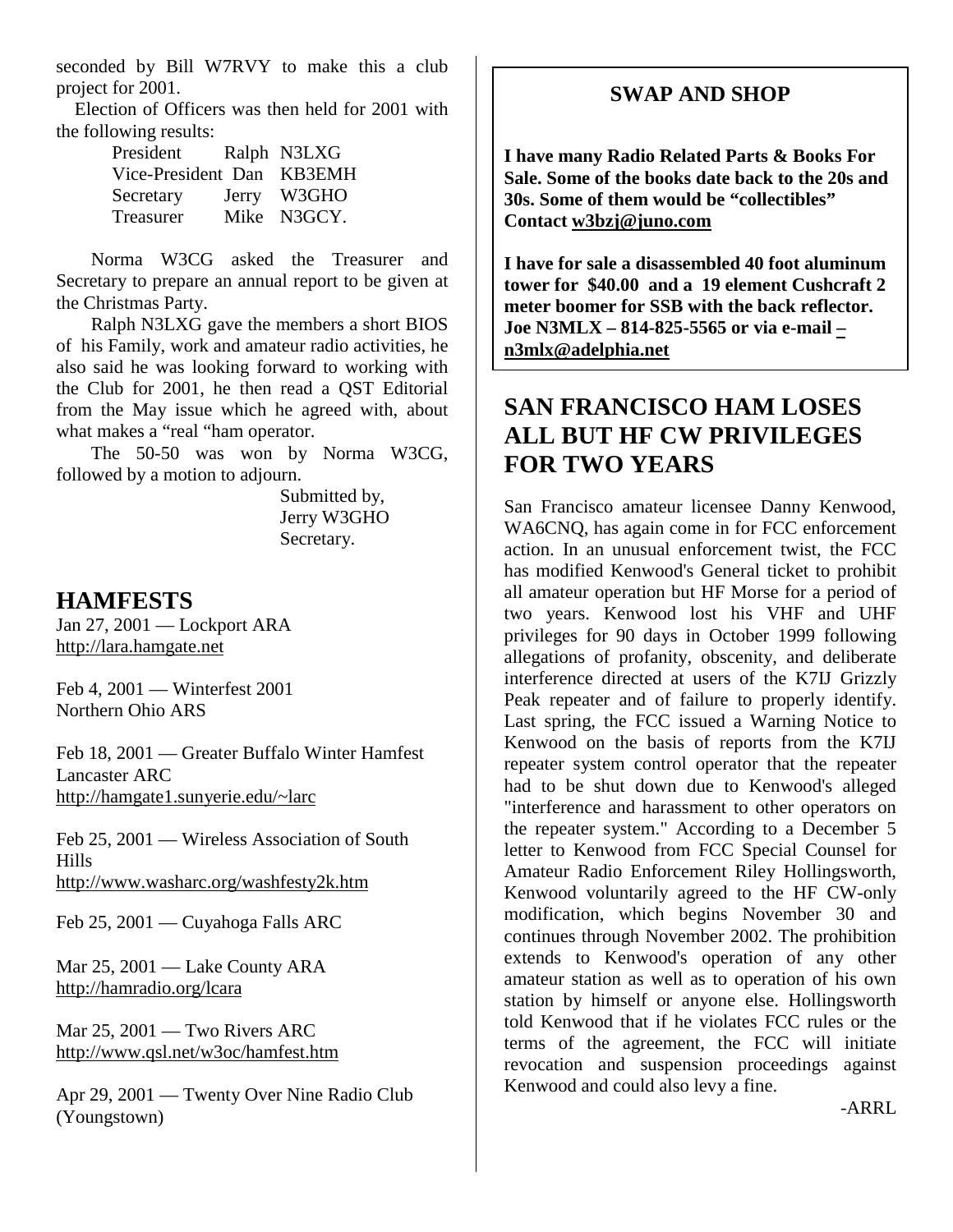

## **JAMBOREE ON THE AIR 2000**

 Every year since 1994, the Radio Amateurs of Corry have participated in the annual Jamboree on the Air (JOTA). The first chairperson of that first JOTA was Bob Swarm, K3CKO. Bob prepared maps and visual aids, which are still being used. Bob's experience in Scouting spans all the way back to his childhood and he had kept relatively active since.

 I have participated in four of these annual events myself and am here to tell you that it is a gratifying activity. Well, almost always that is. That first year with Bob was kind of windy and cold. The next year the same thing. I was ready to find a more pleasant way to spend a Saturday! However for the next four years, the weather was warm and pleasant. Those are the years I tend to remember. This year the weather was beautiful, the fall foliage in its peak as troops from Corry (Troops 89 and 85), Union City (Troop 3), Edinboro (Troop 176), Harborcreek (Troop 115), Erie (Troop 113), and Tionesta (Troop 82) participated. Jerry Owens, W3GHO and I arrived at the Elgin Park shortly before 9 a.m. Unpacking the equipment from the Dell computer box that I use to store my "emergency" rig took a few minutes. First, the radio equipment was sent up on a picnic table at the edge of the picnic pavilion. The 12-volt automotive battery that powers the Alinco DX 100 and a battery charger was next. The long wire tuner was tied to one of the legs on the picnic shelter and the ground post was pounded into the ground. The ground and antenna wires were next. The scouts helped Jerry play the antenna wire out and attach its free end to the lanyard of the flagpole. The antenna was hoisted and we were ready to roll.

 We were ready to give it a try. Ten meters sounded good. There was a CQ. We decided to answer . . ."OK1VAM this is W3YXE" The contact was brief—he was just looking for contacts. His name was John. But we did exchange 5 by 9 signal reports and, being DX ignorant, I had to ask what part of the world he was from. "The Czech Republic," came the reply. "Good day and good Dxing" And he was gone!.

 It was perhaps another twenty minutes until the scouts gathered. The next few contacts were on 15 meters. In fact, we made just three more contacts in the next three hours. But they were long ones—one of them was almost an hour and a half. The rig didn't sit idle for long. The scouts did most of the talking after they observed operating and received some instructions.



**Some of the boys had quite an attack of mike fright. Others had a real affinity for it.**

 Each of the troops had invited us to lunch which was prepared in their mess tent. Jerry and I took turns at it. Soon it was getting dark when we took down the antenna and packed things away. We were invited to join in the evening activities around the campfire, but we respectfully declined because it had been a long day. There will still be another feed put on by the scouts—an awards banquet at the Conelway Elementary School.

 If you haven't visited a JOTA site, plan on doing so next year. It is always in October. If you think you would enjoy working with the scouts, plan on helping out next year. It would be really nice if two or three (or more) of you could represent ham radio for the scouts.

-Bob, WA3HDK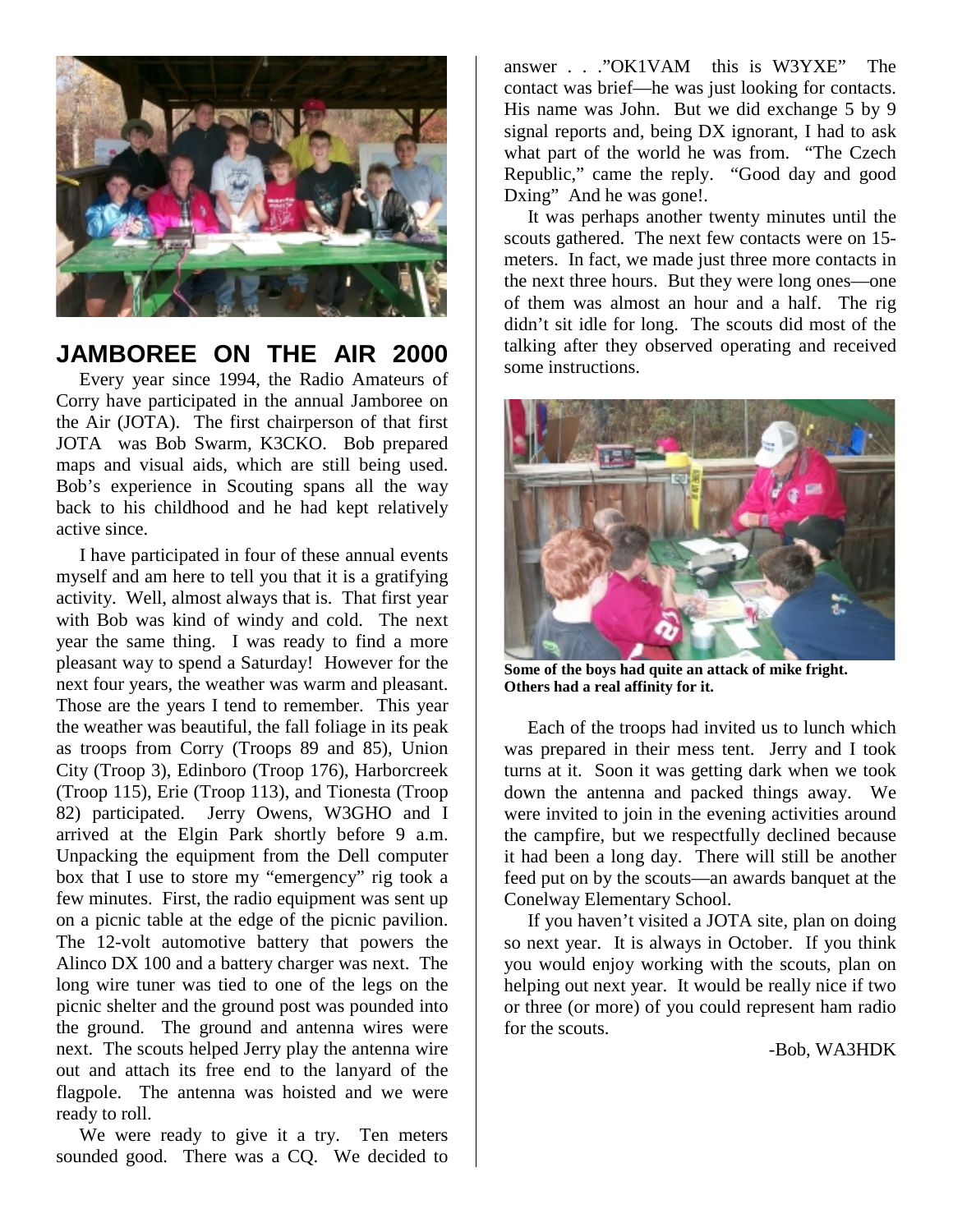

**MEN FROM MARS**

 Happy Birthday MARS! That's right, the combined Army, Air Force Navy/Marine MARS system has just celebrated its 75th birthday on November 26<sup>th</sup>, 2000. Part of the big event was the mother of all nets that had over 500 stations checking in. Amazing all participants with an orderly check-in procedure by call sign areas including Hawaii and Puerto Rico. The net was called to order by the Central Area Command Station AAA9A at 9:00 PM Local time and it was 9:50 PM before this writer was able to join when NCS called for 3rd area Army Stations, the end came at 12:27 AM local time.

 On November 25, 1925, the Army Amateur Radio System (AARS) was initiated by a few dedicated pioneers and visionaries in the United States Army Signal Corps led by Captain Thomas C. Rives. His original intention was to enlist the talents of volunteer Amateur Radio Operators as a source to train soldiers in the new technology of radio as well as pursuing radio research and development to improve radio equipment with the Army. History reflects their efforts were very successful.

 The Military Affiliate Radio System (MARS) as we know it today has grown in all the Armed Services worldwide. MARS relies on civilian and military MARS members to be available in case of emergency or disaster to provide communications support to disaster relief agencies. At such times, they need all of the support MARS can provide. Amateur Radio collectively with MARS has made its mark in Communications history. Each year provides new evidence of the important role Amateur Radio with MARS plays in the service to our country and to the military and their families.

The MARS system is again promoting and participating in "Operation Holiday 2000" this operation encourages stations to send a large volume of message traffic to service personal. The general public is invited via posters and flyers as

well as announcements on amateur and MARS nets and ads in newspapers to contact a local MARS operator who would be identified in the information. Feel free to contact me or any of the Local MARS operators to send a Holiday message free of charge to a Service person you may know.

 I close this issue of Men from MARS with a sad note to report the passing of AAA9PR/N4ZCF Lori Matthew, she was the Army MARS public relations Coordinator for all of the USA. Lori and her late husband began operation holidays that I mentioned earlier in this article, it was designed especially for those stationed overseas to let them know that the American people care for them. Her boss was Chief Army MARS Bob Sutton who said of her, she was the ideal exemplar of the Army MARS motto," Proud Professional and Ready" I would like to take this opportunity to wish all, a Merry Christmas and Happy New Year 2001 and 73'.

− Jerry AAR3GF/W3GHO

## **First ARISS school QSO a success!**

It was a historic moment for Amateur Radio. Some 200 youngsters, teachers, parents, and news media representatives were on hand at Luther Burbank Elementary School near Chicago December 21 to witness the first successful Amateur Radio on the International Space Station school contact. Several pupils plus one teacher got to chat with Space Station Alpha Commander William ''Shep'' Shepherd, KD5GSL, via ham radio. Earlier attempts by the school on December 19 were unsuccessful, despite the extensive technical preparations. On December 21, however, Shepherd, using the special NA1SS call sign, came right back to a call from veteran SAREX/ARISS mentor Charlie Sufana, AJ9N, at the school. Sufana and his ARISS team had spent the better part of two weeks setting up gear and antennas for the scheduled contact. Antenna setup was hampered by repeated snowstorms and frigid temperatures, but the efforts paid off. ''I'm happy that we were able to pull it off,'' Sufana said. ''The kids were bouncing off the walls.'' During the 10-minute pass, 14 first through eighth graders plus science and math teacher Rita Wright got a chance to pose questions about life aboard Space Station Alpha to Shepherd. Shepherd said he especially enjoyed being able to float around in the space station. He said the crew is keeping detailed logs about life on the space station, and that the crew was enjoying taking pictures of Earth from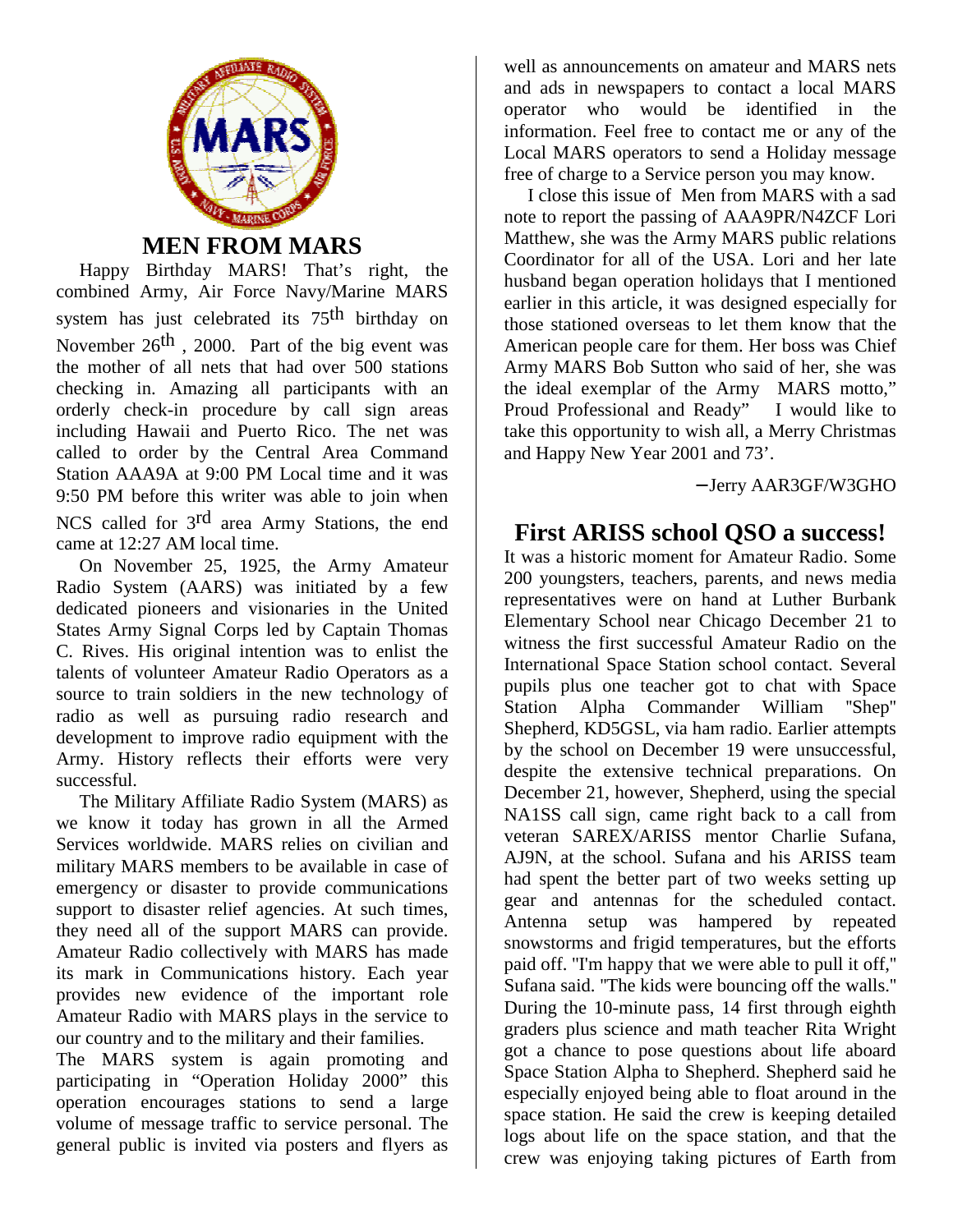space, ''because you can see things that you can't see from the ground.'' Shepherd also explained that about 90 percent of water in the air inside the space station is recovered and reused. At the conclusion of the successful contact, the grateful crowd applauded loudly and offered up a hearty "thank you!" and "73!" to Shepherd and his Russian crewmates. Shepherd said he was looking forward to future school contacts. Another two dozen schools are under consideration for ARISS school contacts. Schools in Virginia and New York are tentatively scheduled for contacts next month. More information about requesting dedicated contacts is available on the ARISS web pages, http://ariss.gsfc.nasa.gov/.

-ARRL

### **The Automated Radio Station**

The age of automation is here. Most factories are highly automated nowadays. Robots spot weld automobile frames and automatic assembly machines create and package everything from hypodermic needles to Thomas' waffles automatically with almost no human intervention. What about our hobby, Amateur Radio?

Yes, even Amateur radio is being automated. There are a number of "Logging" programs on the market that can be loaded onto a computer that are capable of taking charge of all functions of station operation short of ordering a ham sandwich and coffee from the XYL (I'm working on that). Two of these programs, LOG-EQF and LOGGER, I have used with my station and have found they save much time and effort. All that is needed is a computer running Windows 95 or greater and one to four serial output ports depending on how elaborate you want to get. There are currently on the market four serial port boards that can have each port strapped to any port number and IRQ desired.

My favorite program is LOG-EQF written by N3EQF. I have LOG-EQF set up with COM2 connected to my radio. I can choose a frequency and mode with my radio controls and that frequency and mode are automatically transferred to LOG-EQF. OR, I can type a frequency and mode into my log and it is automatically transfers to my radio. Log EQF is capable of controlling any modern radio that is equipped for external control. Com4 of my computer is connected to my KPC-3 Plus TNC and is used to connect to a packet cluster in Northern

New Jersey. DX spots from the packet cluster can be displayed in a packet terminal screen by pressing F8 or on a dedicated DX spot screen by pressing F9. If I see a DX station I would like to work I can double click on his call and his call, frequency, and mode are automatically entered into my log. In addition, the frequency and mode are sent to my transceiver and the rig changes to that band and frequency, ready to operate. Also in addition, LOG-EQF looks up the call sign on my Buckmaster CD disk and enters the country prefix, grid, CQ zone, IOTA number, and county if he is a United States station, into my log. The stations latitude and Longitude are also retrieved from the CD disk and a beam heading from my station to the DX is calculated and automatically sent to the beam rotor via COM7 of my computer I do not at this time have a beam hooked up to my HYGAIN rotor but if I did, the beam would automatically turn to the DX station and I would hear him on the speaker. There is also an antenna switch function to be used if you are using phased vertical arrays or other antenna systems requiring external switching. LPT2 of my computer is hooked up to the transceiver auxiliary port through a simple isolation interface and allows my sound card to transmit RTTY or PSK31 to the transceiver. If the DX is a CW station, I can switch to a full CW keyer complete with eight pre recordable macro's and setable keying speed by pressing  $\langle ALT \rangle \langle K \rangle$ . For example, If I see "WORK HQ5CL on 28.355MHZ" pop up on the bottom of my log screen, I can double click his call, or press F11 if he is the latest DX spot, and his call; Frequency; and mode will be sent to my transceiver, The beam will rotate to 175 degrees, and all of his station data will be entered into my log book. I note that he is 5,153 miles south of me in Chile and it is 12:24 PM where he lives. All I have to do is key the mike and give him a shout. When I am done chatting with him, I can print a QSL label and an address label by pressing <ALT> <L>. Then I press F1 and the entire QSO is logged.

In addition to automating the entire setup LOG-EQF can sort and print the logbook on any field. It also keeps track of my progress toward the DXCC; WAS; WAZ; VUCC - VHF/UHF century club; County hunters; TEN-TEN; IOTA; and WPX awards. The keys <ALT> <N> brings up a note pad that you can use to store comments about each QSO for future reference. The keys <ALT> <T> will set an ID timer that will beep every 10 minutes. The keys <ALT> <4> will allow you to switch between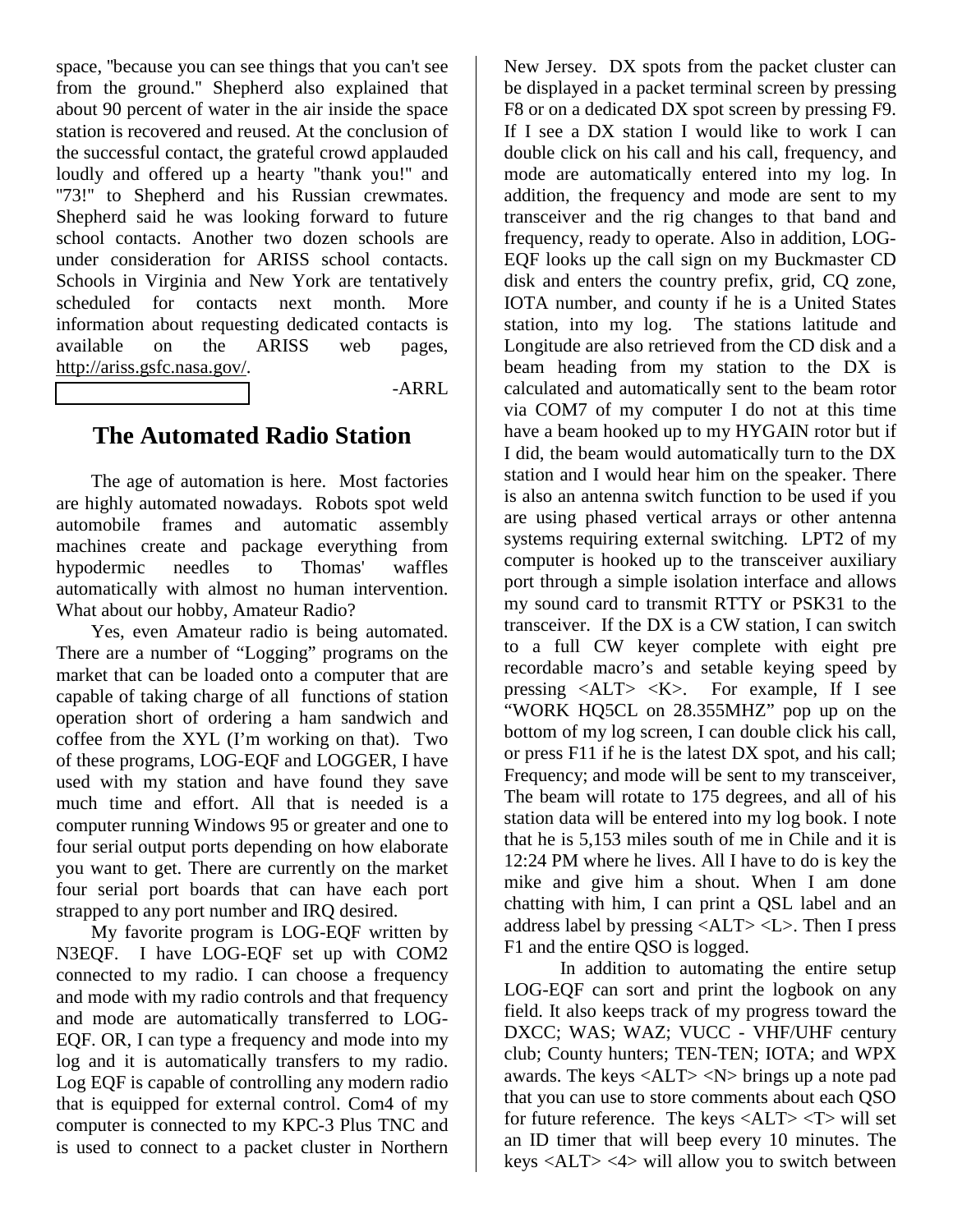two rigs, each with it's own setup, if you are rich enough to have them. The keys  $\langle ALT \rangle \langle F10 \rangle$ brings up a radio memory page where you can store your most used frequencies. Selecting one of these commands your radio to that frequency and mode. The keys  $\langle ALT \rangle \langle F11 \rangle$  sends you to the GOLIST where you can retrieve the latest QSL information on DX stations.

The program "LOGGER" by K4CY does all of the above mentioned functions and has in addition, a conversion calculator window that will convert English to metric and metric to English; a Greyline window that will show you a map of the world with daylight and night shown; a TELNET window that will allow you to connect to a DX cluster via your modem; a Satellite window that will track any amateur satellite and show when it comes into your window of acquisition; a PSK31 operating window that interfaces directly with the log; and a Calendar window where you can set sched's such as "Oct 25 1200Z CQWW DX Contest Phone". A warning will pop up and a buzzer sound at that date and time. While logger has more bells and whistles, I use it strictly for PSK31 as in interfaces very well with the ZAKZNAKA beta 14 program by the same author. I still prefer LOG-EQF as my automatic log for Phone, CW, and especially contesting due to it's ease of use. LOG-EQF can be set up to automatically log any of the major contests in the world and will keep track of points and multipliers and cut your dupe's to nothing. It will output the results to printer or file in the new CABRILLO format or as a text file. I wrapped up my score and report for the Pennsylvania QSO party in less than 15 minutes. LOG-EQF can be obtained from www.itis.net/eqf/ for \$49.95. An evaluation copy is also available for free download but does not contain all features. LOGGER is available for download from www.geocities.com/kc4elo. registration for this product is free at this time.

There are a number of other logging programs such as NA; CT; K3CP; Writelog; etc. which do some or most of the functions of LOGGER or LOG-EQF. I have not played with them but I am sure they are updated regularly and will eventually do all the radio station functions. It's your choice. Which one do you like best? Whichever one you choose, you are sure to enjoy it and take advantage of the time it saves you to work more of your favorite hobby. Yes, automation is here to stay.....Even in Ham Radio.

-Bob, K3CKO

## **FCC OPENS DOOR TO INCREASED TEST FEES FOR 2001**

The FCC has suspended its regulatory limit on the reimbursement fee for Amateur Radio examinations, and the ARRL VEC says a new \$10 test fee will go into effect January 1. An FCC Public Notice released December 4 explained that the Commission did not plan to announce a maximum reimbursement fee for 2001 since the requirement to do so no longer appears in the Communications Act. For now, the FCC says, it will suspend enforcement of the fee provision, §97.527(b), which continues to appear in the FCC rules. Some, if not all, of the nation's other Volunteer Examiner Coordinators are expected to follow suit, although at least one VEC charges no test fee whatsoever. ARRL VEC Manager Bart Jahnke, W9JJ, says the ARRL VEC's current fee of \$6.65 was based on the provision in the Communications Act, adopted in 1984, that established a \$4 cap on reimbursement of out-ofpocket costs with an annual adjustment based on the Consumer Price Index. The new, higher fee reflects the fact that the ARRL VEC is doing more of the work on behalf of the FCC than was originally envisioned when the provision was included in the Communications Act. That effort includes data entry for all new and upgrade license applications once done by FCC staffers. ARRL VEC volunteer examiners will continue to charge applicants \$6.65 through the end of 2000.

-ARRL

Radio Amateurs of Corry Nets

**Tuesdays** – 10 Meters – 28.330 USB 8 p.m.

**Thursdays** – 2 Meters – 147.090 Repeater – NO PL is Needed